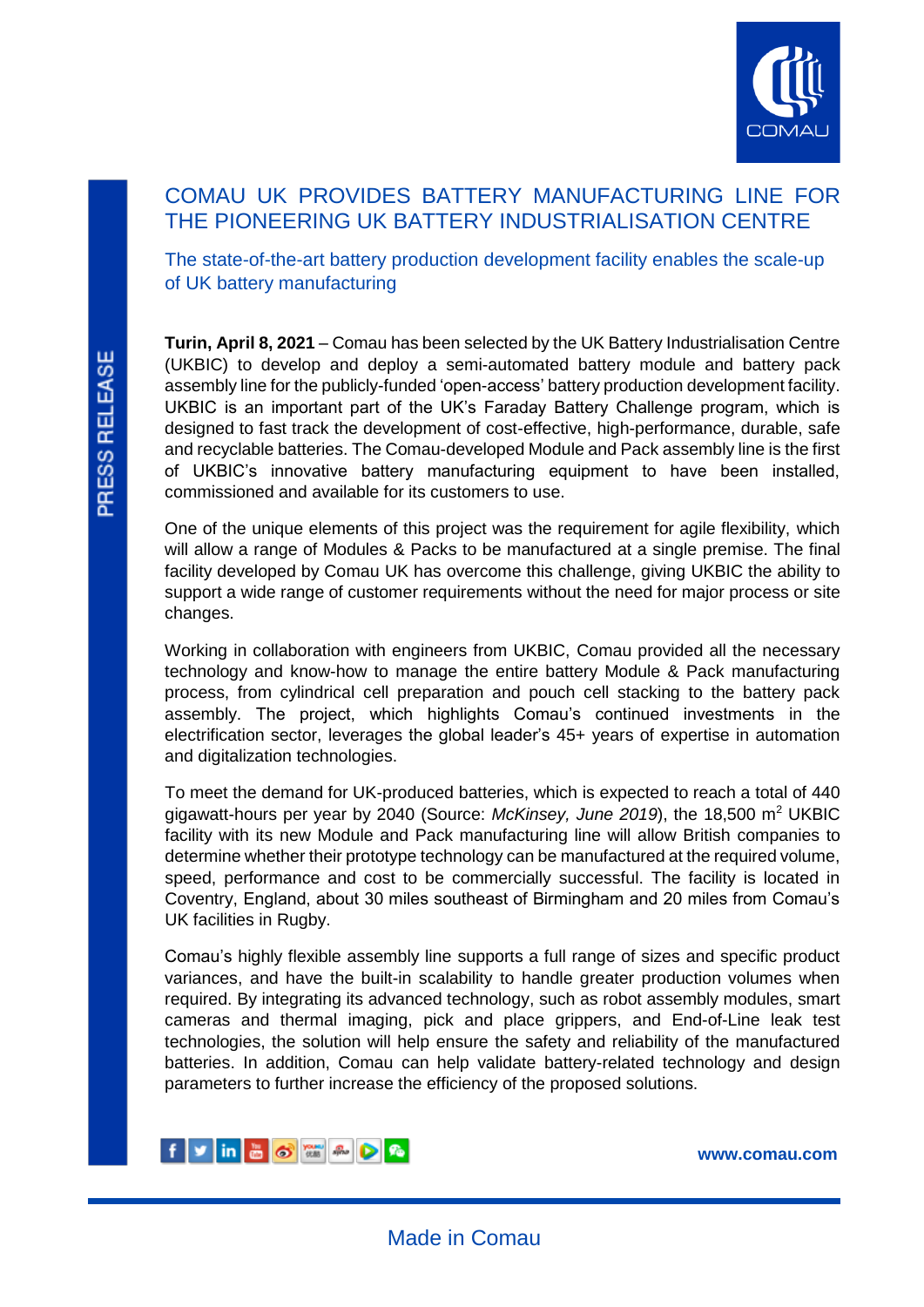

"We are honoured to be at the forefront of technology development efforts that will expand the UK electrification market by bridging the gap between basic research and product development," explains Andrew Lloyd, Comau's Automation Systems and Electro-Mobility Business Segment Leader. "Being selected as the main technology partner by UKBIC for its Module and Pack assembly line is a direct result of our proven ability to support our customers in every step of the electrification process."

"The combination of Comau UK's close collaboration with the customer and their dynamic resolve to adopting solutions has proven to be a winning approach for both companies," added John Coombes, Managing Director, Comau UK. "More importantly, the cutting-edge facility will allow UKBIC to remove barriers that can slow the development of these promising new technologies."

Ian Whiting, UKBIC's Commercial Director, added, "We're delighted to have our Module and Pack line up and running at UKBIC, the first part of the facility which customers can use. From the outset, the team at Comau have helped us realise our goal of proving whether promising technologies can be manufactured at the required volume, speed, performance and cost to be commercially successful."

## About Comau

Comau, a member of Stellantis, is a worldwide leader in delivering advanced industrial automation products and systems. Its portfolio includes technology and systems for electric, hybrid and traditional vehicle manufacturing, industrial robots, collaborative and wearable robotics, autonomous logistics, dedicated machining centers and interconnected digital services and products able to transmit, elaborate and analyze machine and process data. With over 45 years of experience and a strong presence within every major industrial country, Comau is helping manufacturers of all sizes in almost any industry experience higher quality, increased productivity, faster time-to-market and lower overall costs. The company's offering also extends to project management and consultancy, as well as maintenance and training for a wide range of industrial segments. Headquartered in Turin, Italy, Comau has an international network of 7 innovation centers, 5 digital hubs, 8 manufacturing plants and employs more than 9,000 people in 14 countries. A global network of distributors and partners allows the company to respond quickly to the needs of customers, no matter where they are located throughout the world. Through the training activities organized by its Academy, Comau is also committed to developing the technical and managerial knowledge necessary for companies to face the challenges and opportunities of Industry 4.0.

## [www.comau.com](http://www.comau.com/)



**[www.comau.com](http://www.comau.com/EN)**

L